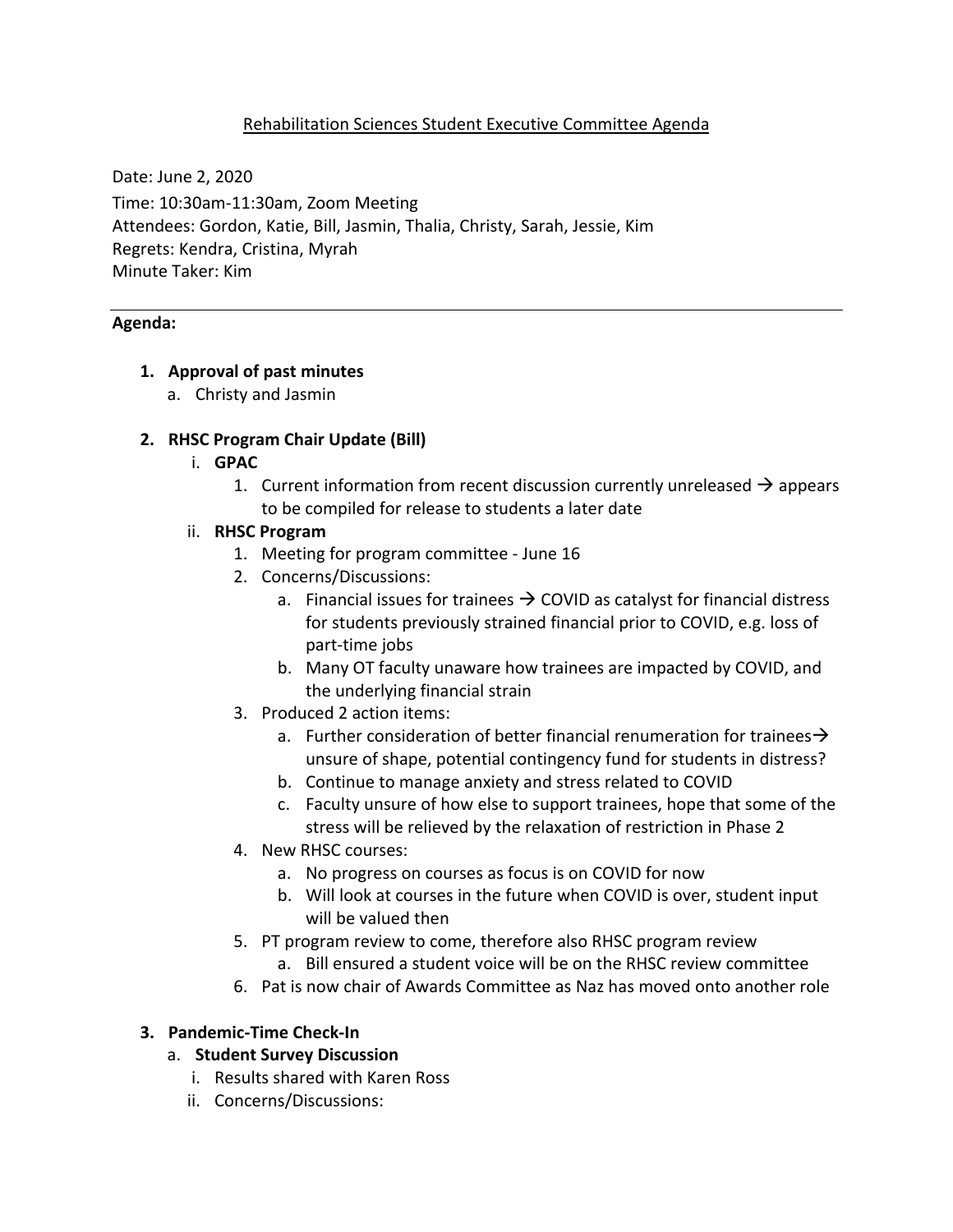- 1. Should it be circulated for action?
- 2. How can we ensure students felt that their voices were heard?
- 3. Should we reach out to those who did not complete the survey? Concerned about those who did not respond
- 4. Low response rate from Post-Docs as only 3 responded
- 5. Demonstrated interest in remote gatherings e.g. Zoom writing group
- 6. There are many resources in place to address most of the comments made by students
- 7. Current sample size of 41 students

# iii. **ACTION ITEMS:**

- 1. An email will be circulated to all RHSC trainees which includes:
	- a. Executive summary to highlight main themes that were identified  $\rightarrow$ Gordon, Jessie, Thalia to begin writing summary
	- b. Direction to current resources to address the comments made  $\rightarrow$ Jessie, Christy to begin compiling resources
	- c. Highlight RSEC's immediate response to the results of the survey which was the individualized emails (see below)
	- d. Stay tuned for further details moving forward on slack

# b. **Student Check-in Initiative**

- i. Update/Discussion:
	- 1. Overwhelmingly positive response and appreciation from students who were contacted by individualized emails
	- 2. While a majority of students were reported stable, students who reported at risk situations have been escalated and support is now being arranged for them. Many situations were not necessarily COVID related, but COVID has been a catalyst for crisis in previously strained situations.
	- 3. Any updates on overall supervisor expectations on sample size, proposal, defense from FoM?
		- a. Formally addressed by G+PS, passed down to GPAC, who then informed supervisors
			- i. Extensions have been granted, reduced sample size allowed, understanding of changed projects midstream, recognition of reduced productivity during this time
		- b. Supervisors have been encouraged to understand the effects of the pandemic

# ii. **ACTION ITEMS:**

- 1. Individual level  $\rightarrow$  All students who sent out individualized emails are asked to send follow-up emails to students who did not respond
- 2. Program level  $\rightarrow$  Email to be sent out to all trainees in RHSC program (see above), include COVID related changes to expectations in program wide email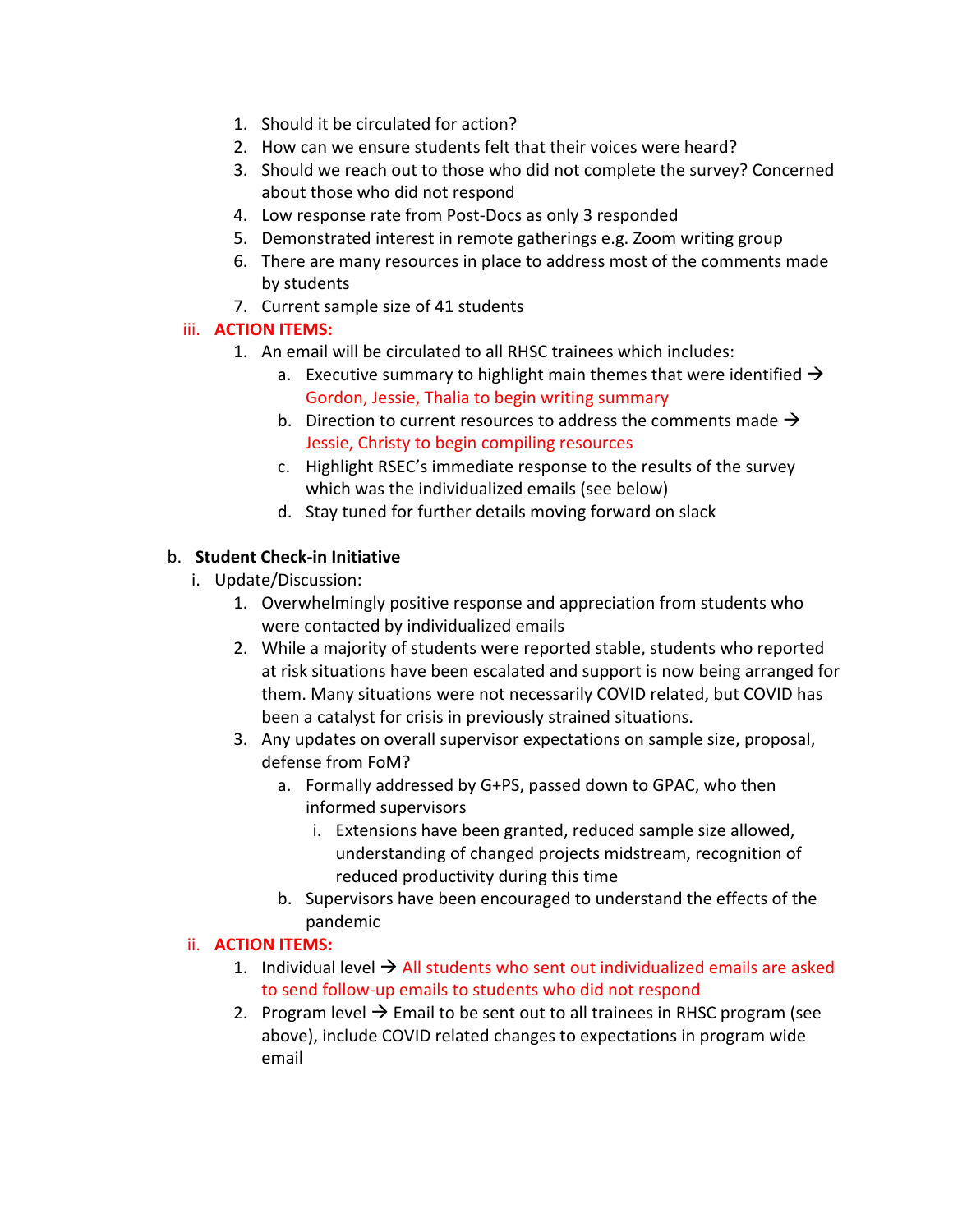# **4. Admin (Gordon/Kendra)**

# a. **Preparing for next year**

- *i. MSc Rep*
	- 1. Katie to transition Kim, Kim to attend June 23 meeting
- *ii. Social Committee Lead*
	- 1. Sarah to transition Myrah to Social committee
	- 2. Myrah and Katie met re: social committee events
	- 3. Discussed the restructuring of future due to COVID
	- 4. Myrah now has access to FB and Twitter
- *b. GSAG (Graduate Student Advisory Committee) Representative*
	- i. Katie will be transitioning out of this role, replacement needed
	- ii. Ideal to have the same person to serve as Wellness Representative on RSEC and as the GSAG Representative to ensure cohesion between positions and information/resources shared at GSAG meetings
	- iii. Sarah and Cristina have both expressed interest, Gordon/Katie to meet with them regarding these positions
	- iv. **ACTION ITEM:** Katie to write small summary about these positions: RSEC Wellness Rep, the GSAG Rep
- c. Additional roles available include:
	- i. Secretary, Treasurer, Website Manager, GSS Representative
	- ii. Confirm Myrah is Social Committee Lead
	- iii. Professional Development Committee may need additional hands for events

### d. **Application form for new RSEC members**

- i. Katie has made an application form to circulate to potential new RSEC members to formalize process
- ii. **ACTION ITEMS:** 
	- 1. All are asked to review the form posted on the Google Drive and offer any feedback on questions
	- 2. Kim to reach out to 2 new potential members with approved application form

### **5. Professional Development Committee**

- a. Tri-council workshop
	- i. Webinar going out in August for incoming students for September intake
	- ii. Planning to be discussed at next meeting (July 7)

### **6. Orientation for Incoming Students (September Intake)**

- a. Discussion:
	- i. How can we better welcome incoming students given current COVID restrictions?
	- ii. RHSC 500 is to be held online, therefore there will be no in-person RHSC classes
	- iii. Should we start the mentorship program earlier to increase connections earlier?
	- iv. Individualized check-ins?
	- v. Potentially mandatory orientation?